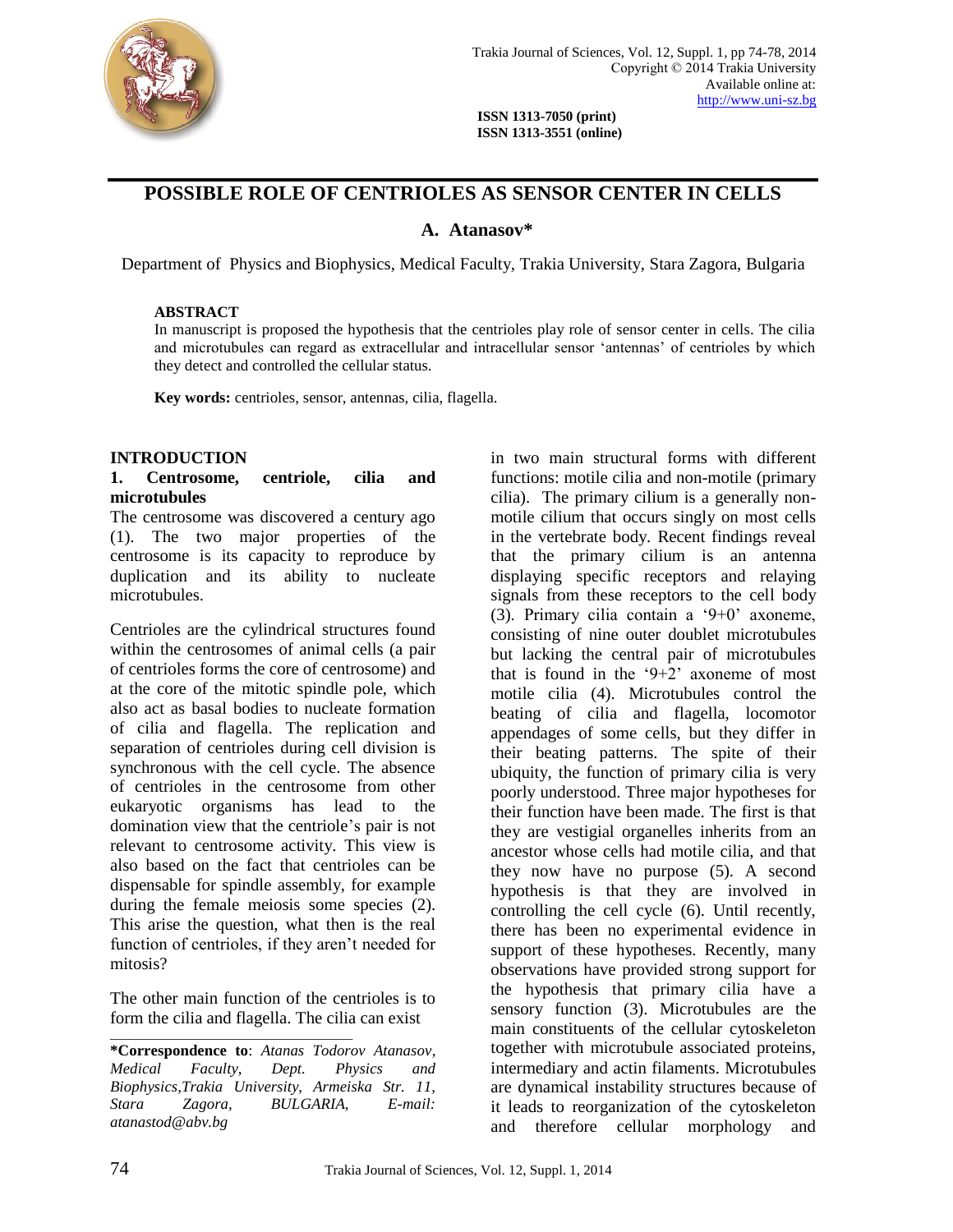functions. However, in highly differentiated cells like neurons there is a stable population of cytoskeletal microtubules. In most cells the majority of microtubules emanate from a microtubule-organizing center (centrioles) and radiates to the membrane and other structures of cells (7). Microtubules are rigid polymers that contribute the mechanical and elastic properties of cells. They resist various internal and external forces to maintain cell shape and they support motor proteins to generate the force required for cell movement and changes in shape.

#### **2. Appearance of microtubules, centrioles and cilia in evolution**

If we regard the sensor functions of Eukaryotic cells in evolution, we will observed that the appearance of microtubules, centrioles and cilia in cells is accompanied by increasing of

metabolic and sensor activity of cells, and complexity of sensing functions **(Table 1).** Presence of centrioles correlates strictly with presence of cilia throughout eukaryotic phylogeny. The absence of cilia in higher land plants, fungi and red algae is accompanies by lack of centrioles or basal bodies. The presence of cilia in lower plants (moss, ferns), green algae, animals, ciliates, Euglena and Giardia is accompanies by presence of centrioles (8). It is observed that in all sensor mechanisms in which the cells act as photo-, chemo-, mechano- receptors (including neurons and neuronal processed) always participates microtubules, centrioles and cilia (9). In **Table 1** are given some cell types (with and without microtubules, centrioles and cilia) and their sensor ability.

| <b>CELL TYPE</b>                          | (references) | <b>NUCLEUS</b>          | <b>CENTRIOLES</b>                                            | <b>SENSING</b><br><b>FUNCTION</b> | <b>TYPE</b><br>OF<br><b>FUNCTION</b> |
|-------------------------------------------|--------------|-------------------------|--------------------------------------------------------------|-----------------------------------|--------------------------------------|
| <b>Erythrocytes</b> (Mammals)             | [10]         | N <sub>o</sub>          | N <sub>0</sub>                                               | N <sub>0</sub>                    | N <sub>0</sub>                       |
| <b>Erythrocytes</b> (Poikilotherms, Aves) | [10]         | Yes<br>(no-functioning) | marginal band of<br>microtubules (MB)<br>(circus-positioned) | N <sub>o</sub>                    | N <sub>0</sub>                       |
| <b>Platelets</b>                          | $[11]$       | N <sub>o</sub>          | 1 centriole + $MB$<br>Radial microtubules                    | Yes                               | Aggregation                          |
| Leukocytes                                | $[12]$       | Yes                     | 2 centrioles<br>Radial microtubules                          | Yes                               | Chemotaxis                           |
| <b>Oocytes</b>                            |              | Yes<br>(no-functioning) | No                                                           | N <sub>0</sub>                    | N <sub>0</sub>                       |
| <b>Spermatozoa</b>                        |              | Yes<br>(no-functioning) | 2 centrioles                                                 | Yes                               | Chemotaxis                           |
| <b>Higher plant cells</b>                 | [ $9a$ ]     | Yes                     | N <sub>o</sub>                                               | N <sub>0</sub>                    | N <sub>0</sub>                       |
| Yeast                                     | $[13]$       | Yes                     | Radial positioned<br>microtubules                            | Yes                               | Chemotaxis                           |
| Naegleria amebae                          | $[14]$       | No-Yes                  | $0 - 2$ centrioles                                           | No-Yes                            | Chemotaxis                           |
| Fibroblast                                | $[15]$       | Yes                     | 2 centrioles                                                 | Yes                               | Chemotaxis                           |
| <b>Neurons</b>                            | [18]         | Yes                     | 2-12 centrioles                                              | Yes                               | Neuronal                             |
| <b>Photoreceptor cells</b>                | [18]         | Yes                     | 2 centrioles                                                 | Yes                               | Photoreception                       |
| <b>Mechanoreceptor cells</b>              | [19, 20]     | Yes                     | 2 centrioles                                                 | Yes                               | Mechanorecep-<br>tion                |
| <b>Chemoreceptor cells</b>                | [19, 20]     | Yes                     | 2 centrioles                                                 | Yes                               | Chemoreception                       |

 *Table 1. Type of cells, presence of microtubules, centrioles, cilia and sensing functions*

Example for the obvious role of centrioles in sensing mechanisms of cells give amoeba *Naegleria* (14). Under stress conditions (low temperature and food restriction) the growing amoebas disrupt growth, produce *de novo* two centrioles and are transformed in flagellates with chemotaxis ability. The **Table 1** gives the evidence that the presence of microtubules, centrioles and cilia in Eukaryotes always is accompanies with presence of any sensor functions of the cells.

# **HYPOTHESIS**

The function of the centrioles could be summarized as follows:

Firstly, the centrioles are the main cell organelle which organized the synthesis,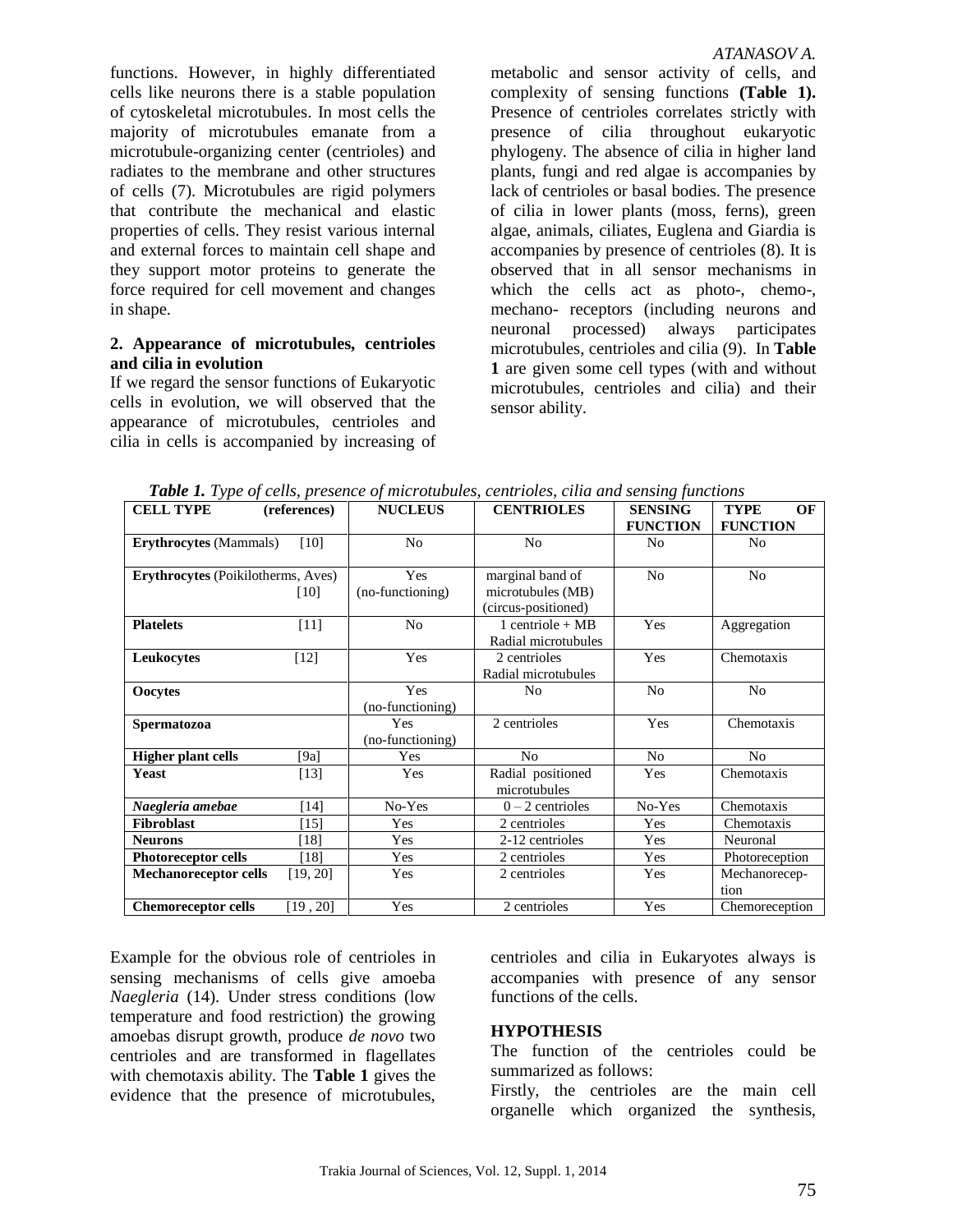appearance and orientation of microtubules, sensor and motile flagellum.

Secondly, the centrioles are the first organelles which can accept the mechanical (tension) and others sensor signals from microtubules, sensor cilia  $(9+0)$  and flagellum  $(9+2)$ . Consequently, the cell necessary to have centrioles is mutually connected to cell necessary to receive information from extracellular and intracellular cell 'antennas' –microtubules and cilia.

Giving in the mind these facts we arises the hypothesis that the centrioles play role simultaneously- as motile and sensor center in cells. The cilia and microtubules can regard as extracellular and intracellular sensor 'antennas' of centrioles. The centrioles received the sensor signals from cilia and microtubule and produce the 'effector' reactions of cell level. Accordingly this hypothesis in the cells could have two main informational centers: NUCLEUS center (genes or DNA library) which functioned like cell 'informational center' and CENTRIOLES center (sensor center) for detection of external and internal sensor signals-**Figure 1**.



**Figure 1.** A scheme of living cell with nucleus (genes center) and centrioles (sensor center).

Between centrioles and nucleus always exists structural and functional connection-**Figure 2**.Тhe nucleus and centrioles are places nearly in the cytoplasm and often are connected by 'nucleus-basal body connector'. Activity of the nucleus and centrioles changes recurrently and concurrently. During G1, G2 and S phase the nucleus activity dominated, while during М and G0 phases of cell cycle the centioles activity dominated.

# Accordingly the hypothesis:

1. The microtubules act as 'intracellular sensor antennas'. Cilia act as 'extracellular sensor antennas'.

2. Intracellular microtubules and extracellular cilia send signals to centrioles as acceptors of signals.

3. Under influence of sensor signals the centrioles initiated effector's reactions of the cell.

To work as sensor center the centrioles need to satisfied two main conditions:

 1. Only complex of mother and daughter centrioles can work as sensor center.

 2. The daughter centriole must be synthesized from the mother centriole.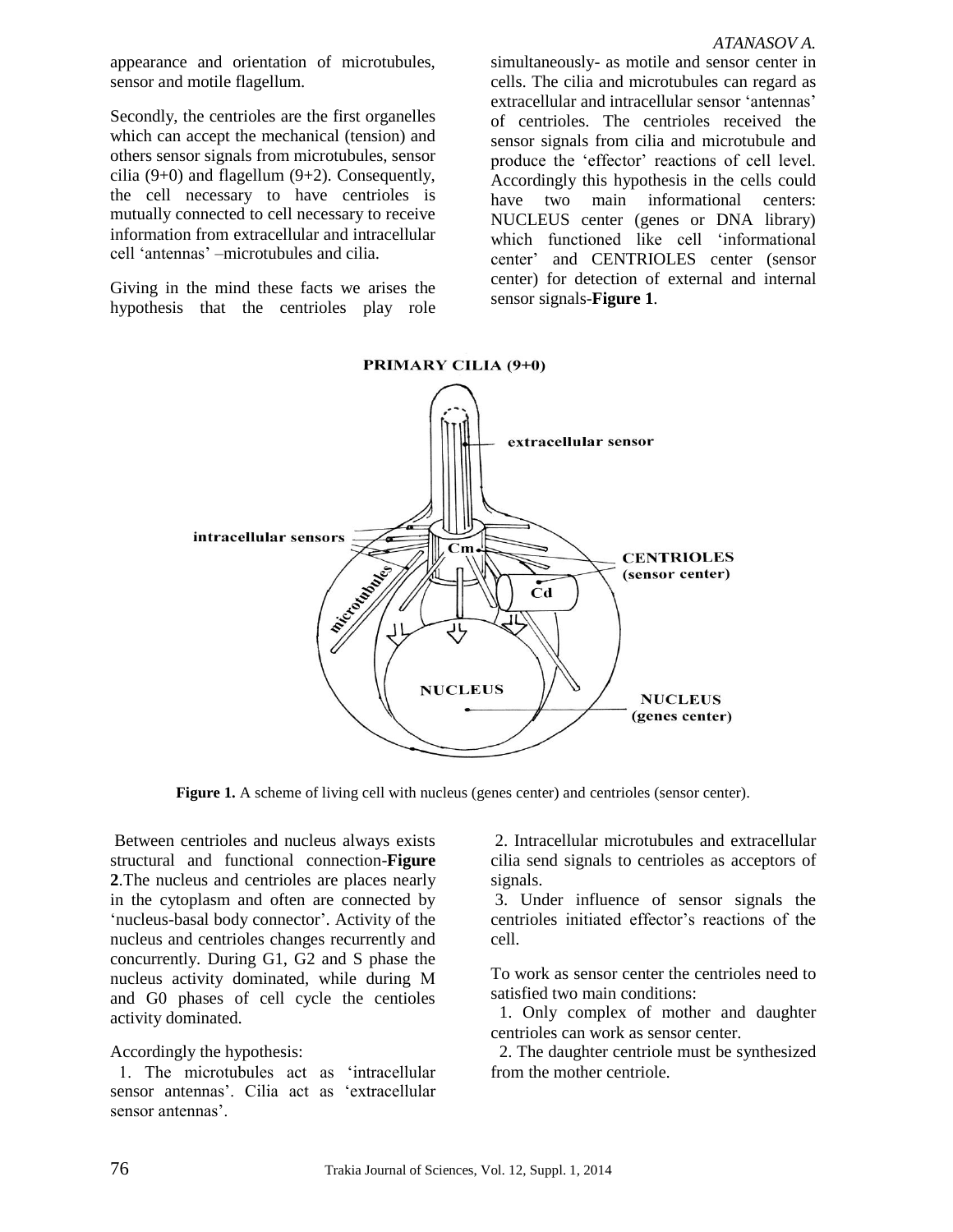

**Figure 2.** *The nucleus (N) and centrioles (C) activity during G1, G2, S, M and G0 phases of the cell cycle. During G1, G2 and S phases the current information occurs predominantly between nucleus and cytoplasm of the cells. During M and G0 phases the current information occurs prediminantly between the centrioles and the external area of the cells.*

Indeed the primary cilium is extended from a basal body that is analogous to the pre-existing mature centriole in the cells. By contrast, in multi-ciliated epithelia, ciliogenesis begins with centriole multiplication that yields up to several hundred basal bodies.

# **SOME EXPERIMENTAL EVIDENCES SUPPORTING THE HYPOTHESIS**

**Microtubules sensation**. The microtubules can sense some extracellular chemical attractants (in Yeast) that leads to polarization of cells and oriented growth of cells to extracellular chemo-attractant stimuli (13). Microtubules can locate some biochemical molecules (RNA) (15, 16), some cell structures like chromosomes (during cell mitosis) as well as the mitochondria during the full cell cycle Microtubules can act on activity of some enzymes too. Thus, the microtubules work as 'intracellular sensor antenna' similarly to primary and sensor cilia that work as 'extracellular sensor antennas'.

**Cilia sensation.** Cilia can interpret environmental sensing many stimuli as nutrient, oxygen concentration, calcium level, kinetic flow (flow signaling, pressure, touch, vibration), morphogenetic, olfactory, hormonal (chemical). There are some data that sensory reception is an attribute of both primary cilia and motile cilia (20).

**Centrioles effector functions under intracellular and extracellular sensor signaling**. The centrioles can regulates cell functions using signals and information from microtubules and cilia. For example, the centrioles can regulate the cell proliferation, cell differentiation, cell transcription, cell migration, cell polarity, tissue morphology (17) and others. The centrioles, possibly can play role of epigenetic center too (16). The centrioles can made these functions trough reorganized cytoskeleton and position of cell organelles, to make moving of the cells, to send information to nucleus and cytoplasm, to switch genes programs and others.

# **REFERENCES**

- 1. Boveri, T., Die polarität von ovocyte, ei und larve des stronglyocentritus lividus. *Zool. Jahrb*., 14: 630-653, 1901.
- 2. Therkauf, W. E. and Hawley, R. S., Role of the nod protein, a kinesin homologue in